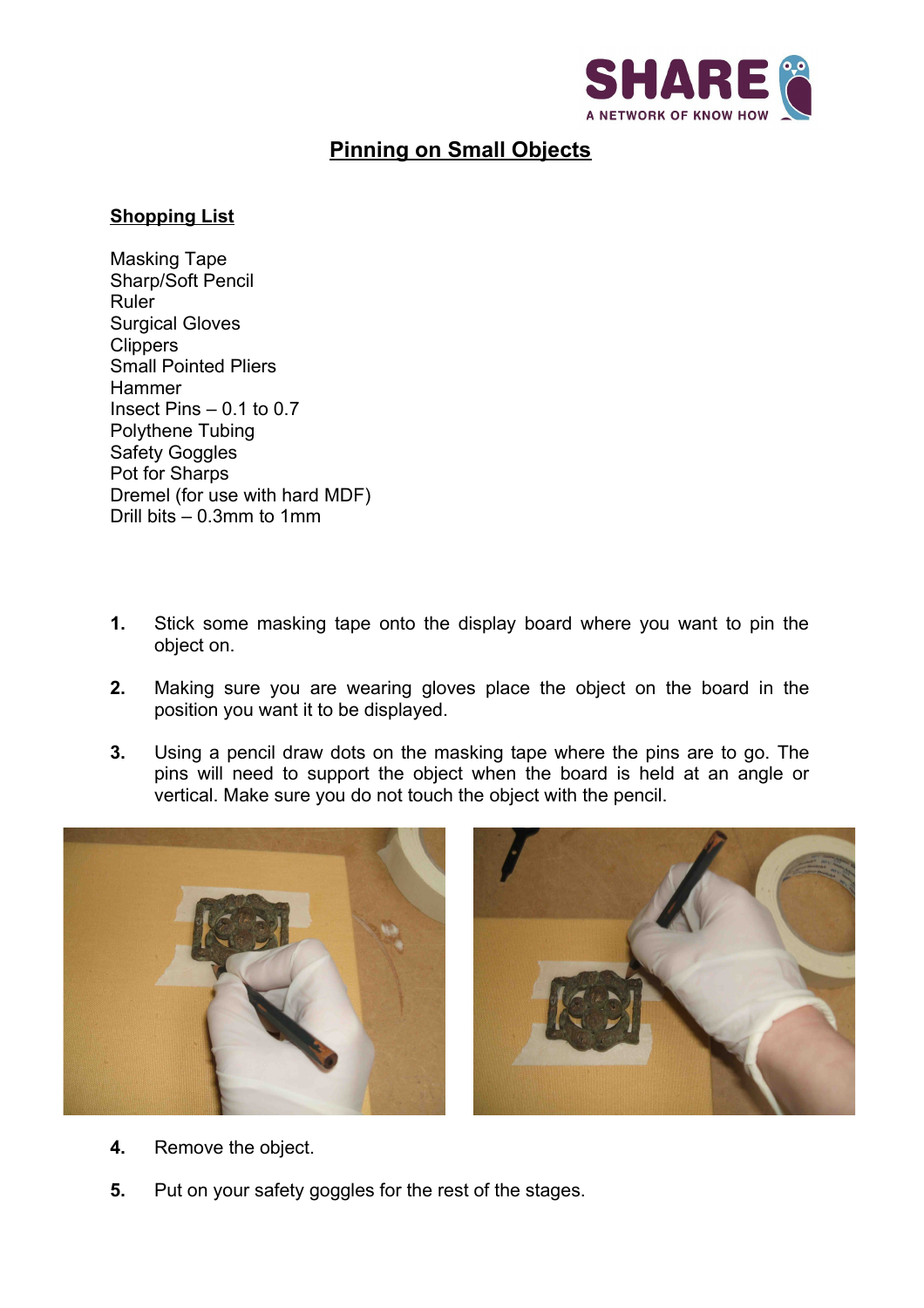**6.** Using a very fine drill bit in the dremel drill small holes where you have marked the dots. Do not drill all the way through the board.



**7.** Choose suitable sized pins to hold the weight of the object, place in the holes and gently tap into the board using the small hammer.



**8.** Remove the masking tape.